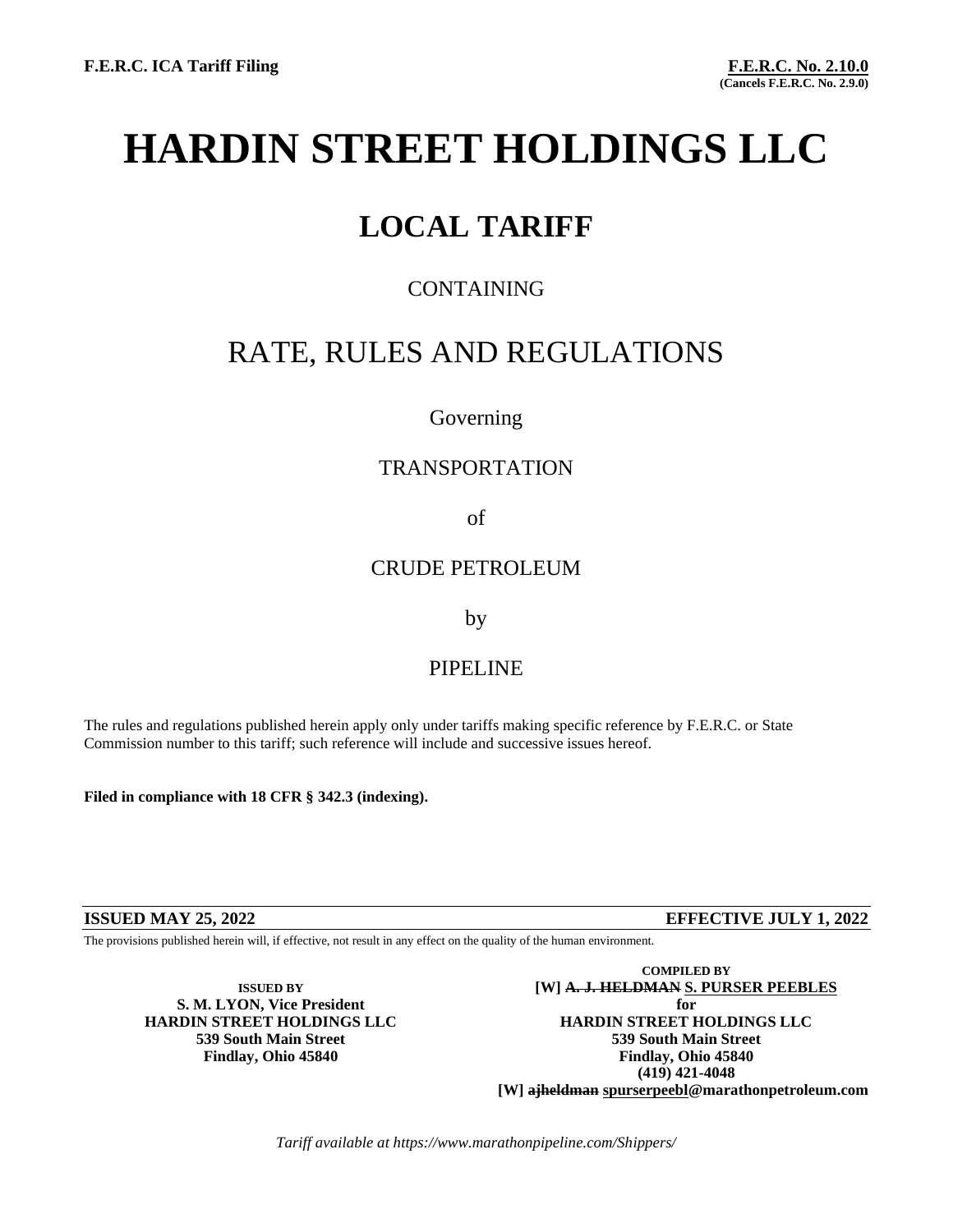# **GENERAL APPLICATION**

The Rules and Regulations published herein apply only under tariffs which make specific reference by F.E.R.C. or State Commission number to this tariff; such reference will include and successive issues hereof. Specific rules and regulations published in individual tariffs will take precedence over rules and regulations published herein.

# **RULES AND REGULATIONS**

This Carrier will undertake the Transportation of Crude Petroleum as defined herein, receiving and delivering the same through its own facilities and lines, and, where applicable, lines of connecting carriers, subject to the following rules and regulations:

#### **1. Definitions**

As used in these rules and regulations, the following meanings are applicable:

"Barrel" means forty-two (42) United States gallons.

"Carrier" means and refers to Hardin Street Holdings LLC.

"Crude Petroleum" means either the direct liquid products of oil wells, or a mixture of the direct liquid products of oil wells with the indirect liquid products of oil or gas wells including gasoline and liquefied petroleum gases, all of which are of merchantable quality when the API gravity is 50.9 degrees or less

"High Gravity Petroleum" means either the direct product of oil wells, or a mixture of the direct liquid products of oil wells with indirect liquid products of oil or gas wells including gasoline and liquefied petroleum gases, all of which are of merchantable quality with an API gravity of 51 degrees through 78.9 degrees.

"Nomination" means a written designation by a Shipper to the Carrier of an approximate quantity of Crude Petroleum for Transportation from a specified origin point(s) to a specified destination point(s) over a period of one Operating Month in accordance with these rules and regulations.

"Nomination Date" means the twentieth (20th) day of the month preceding the Operating Month.

"Operating Month" for a Shipper or Transferor means any calendar month in which the Carrier either transports Crude Petroleum or recognizes and records a change in ownership of Crude Petroleum for the account of such party. For purpose hereof the calendar month shall be deemed to begin on the first day of such month at 7:00 a.m. (Central Time).

"Shipper" means the party who contracts with the Carrier for the Transportation of Crude Petroleum subject to and in accordance with these rules and regulations subject to the rate on the applicable tariff.

"Tender" means an offer by a Shipper to the Carrier of an approximate quantity of Crude Petroleum for Transportation from a specified origin point(s) to a specified destination point(s).

"Transferor" means the party who requests the Carrier to recognize and record a change in ownership of Crude Petroleum from its account to a designated Transferee's account.

"Transportation" means gathering at a specified location and/or terminaling service at a specified location and/or movement from a specified origin point(s) to a specified destination point(s).

#### **2. Shipments of High Gravity Petroleum**

High Gravity Petroleum will be received for Transportation only on condition that it shall be mixed with Crude Petroleum in the Carrier's tanks or lines and provided that both the High Gravity Petroleum and the Crude Petroleum with which it is to be mixed are owned by the same Shipper or Consignee and are consigned in the same destination. Carrier reserves the right to reject deliveries of High Gravity Petroleum with a vapor pressure in excess of twelve (12) pounds per square inch as outlined in Item No. 6 herein.

#### **3. Deductions and Quantities Deliverable of High Gravity Petroleum**

All shipments of High Gravity Petroleum shall be subject to a deduction to cover the shrinkage resulting from the mixing thereof with Crude Petroleum according to the following table:

| <b>API GRAVITY</b>                    | % DEDUCTION |
|---------------------------------------|-------------|
| 51.0 $\degree$ through 78.9 $\degree$ |             |

The quantity deliverable by Carrier shall be the net corrected volume, less the applicable deduction for shrinkage. Transportation charges will be assessed on the net balance thus reduced. After the High Gravity Petroleum has been so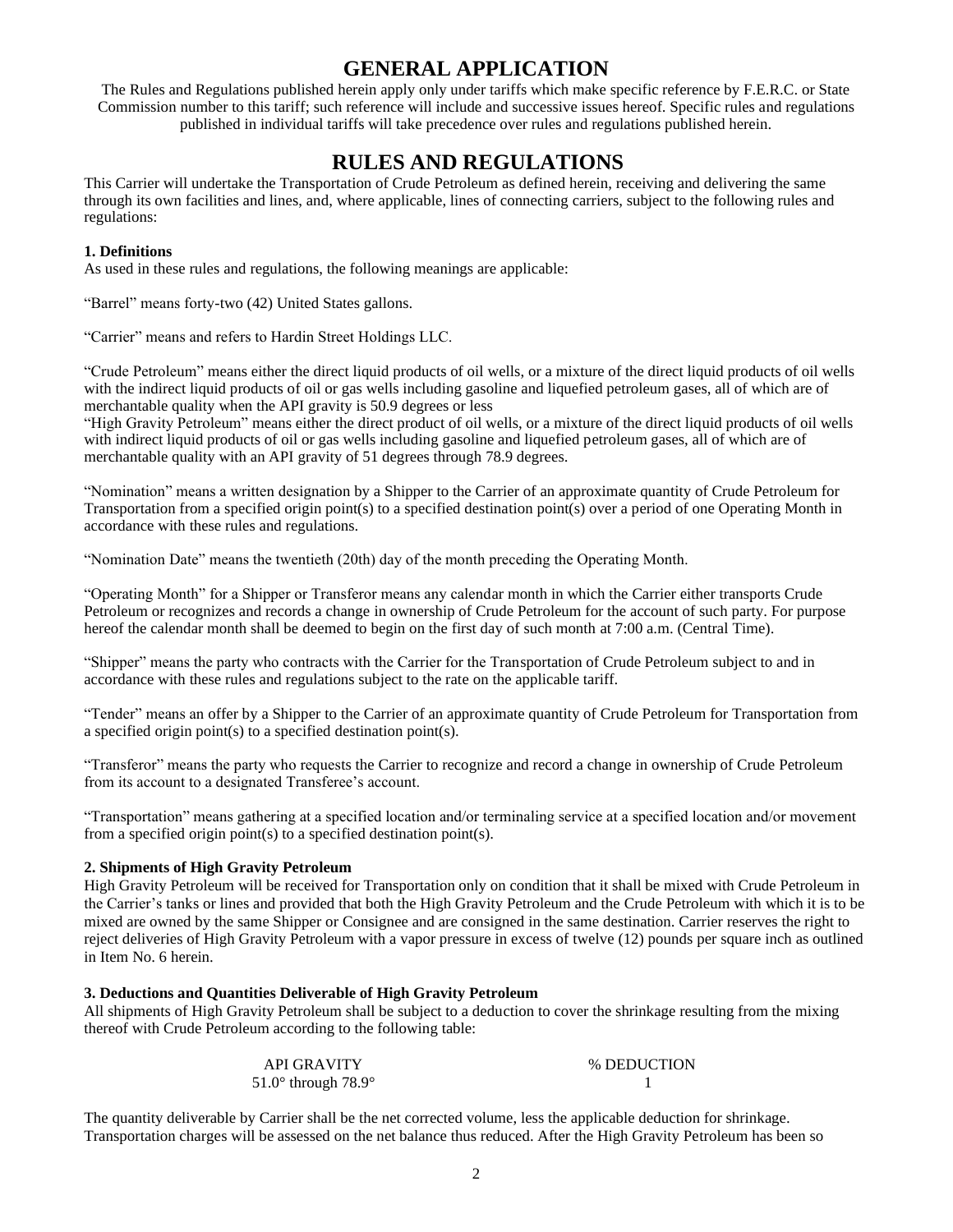received and provisions for deductions made, any resultant mixture of "Crude Petroleum" and "High Gravity Petroleum" will be considered as Crude Petroleum for purposes of reference hereafter in this tariff.

#### **4. Commodity**

Carrier is engaged primarily in the Transportation of Crude Petroleum and will not accept any other commodity for Transportation under tariffs making reference hereto. Crude Petroleum Tendered for Transportation which differs in quality or characteristics from that usually transported by the Carrier, will, at the option of the Carrier, be transported under such terms as the Shipper and the Carrier may agree. Such shipments will only be considered when they can be transported, as time permits, with existing facilities and when they will not seriously impair the quality of other shipments.

#### **5. Receipt and Destination Facilities**

Shipper shall provide the facilities necessary to deliver Crude Petroleum to the Carrier's manifold at (1) a pumping rate equal to the Carrier's full line pumping rate at the point of delivery into the System, and (2) a minimum pressure to be designated by the Carrier.

Crude Petroleum may be delivered into the Carrier's System at less than Carrier's full line pumping rate provided that, in Carrier's sole judgment, such Crude Petroleum can be received into Carrier-owned in-transit tankage or can be commingled with other Crude Petroleum.

Shipper shall provide the facilities necessary for promptly receiving the Crude Petroleum at the destination point as it arrives at the full line delivery rates and pressure as designated by the Carrier.

#### **6. Quality of Crude Petroleum**

Carrier will accept for Transportation Crude Petroleum which can be commingled or intermixed with a grade of Crude Petroleum which Carrier regularly transports between the origin and destination points without substantially reducing the value or altering the quality of any grade of Crude Petroleum regularly transported over the route of shipment.

Carrier will accept Crude Petroleum for Transportation only on condition that Carrier shall not be liable to Shipper for changes in gravity or quality of the Shipper's Crude Petroleum which may occur from commingling or intermixing such Crude Petroleum with other Crude Petroleum in transit. The Carrier is not obligated to deliver to Shipper the identical Crude Petroleum Tendered by the Shipper. However, the Carrier will deliver a grade of Crude Petroleum as nearly like the grade of Crude Petroleum received as Carrier is regularly transporting as a common stream to the same destination point in the Operating Month.

Carrier will from time to time determine which grades of Crude Petroleum it will regularly transport as a common stream between particular receipt points and destination points on its pipeline System. Carrier will inform all interested persons of such determination upon request. Carrier may from time to time undertake to transport other or additional grades of Crude Petroleum and the Carrier may from time to time, after giving reasonable notice to persons who may be affected, cease to transport particular grades of Crude Petroleum.

Carrier will also accept for Transportation a grade of Crude Petroleum which does not meet the above conditions of this Item, provided that:

- (a) Carrier has available facilities to segregate such grade of Crude Petroleum while it is in transit from all other grades of Crude Petroleum and if required, Shipper shall provide such buffers as Carrier solely deems necessary; and
- (b) Carrier shall not be liable to Shipper for changes in the gravity or quality of such grade of Crude Petroleum while in transit: and
- (c) The Crude Petroleum Tendered for Transportation is made available at the receipt point in sufficient quantity as Carrier solely deems economically justifiable.

Carrier reserves the right to reject all Tenders of Crude Petroleum when, in Carrier's sole determination:

- (1) the Reid vapor pressure of the Crude Petroleum or any mixture thereof with indirect products, exceeds twelve (12) pounds at one hundred degrees Fahrenheit (100°F) and/or an API gravity in excess of 78.9 degrees;
- (2) the true vapor pressure of the Crude Petroleum, or any mixture thereto with indirect products, might result in Carrier's noncompliance with Federal, State, or local requirements regarding hydrocarbon emissions;
- (3) the Crude Petroleum contains impurities exceeding one-half  $(1/2)$  of one percent  $(\%)$ ;
- (4) the Crude Petroleum has been partially refined;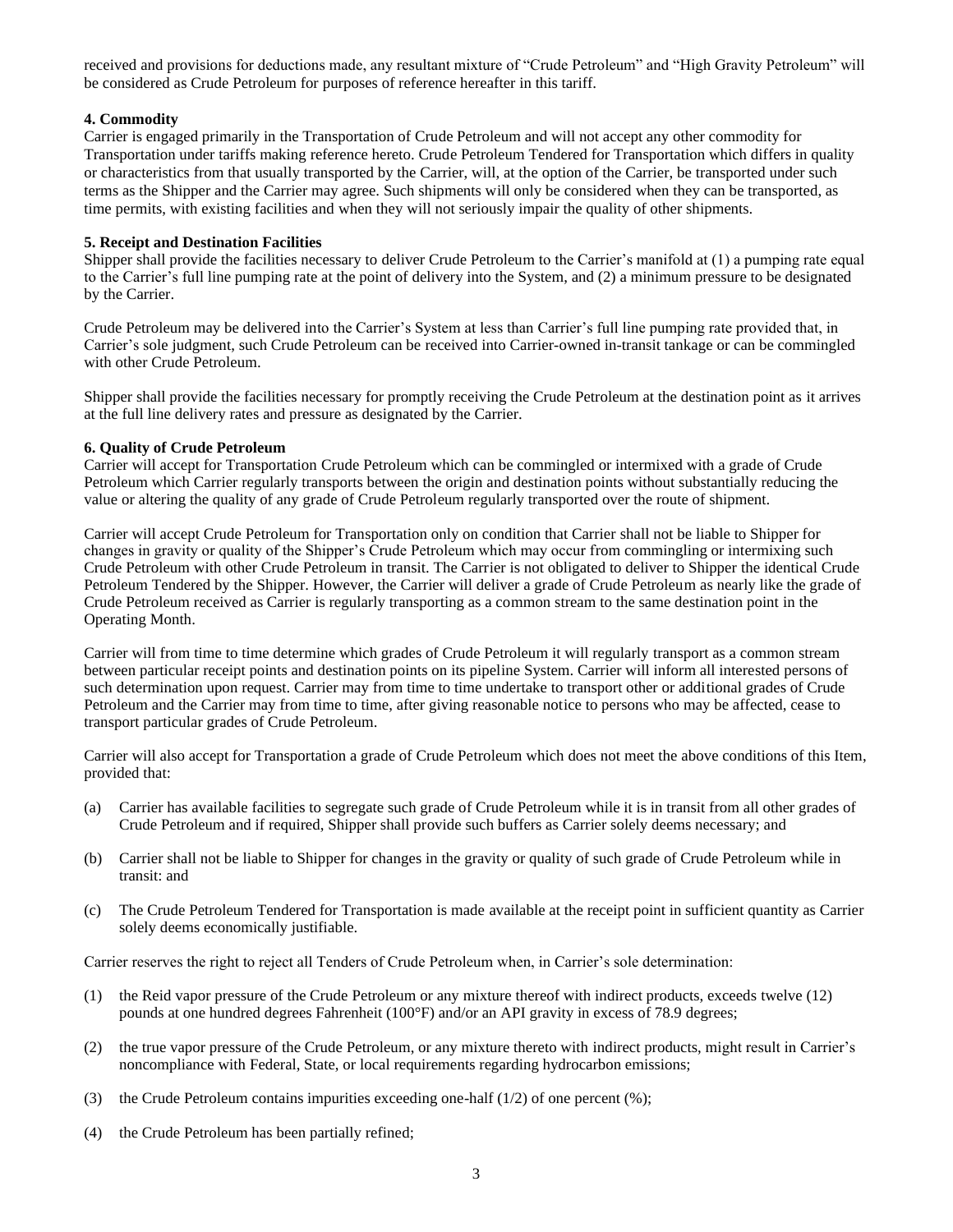- (5) the Crude Petroleum has been contaminated by the presence of any chemicals including, but not limited to, chlorinated and/or oxygenated hydrocarbons and lead;
- (6) Crude Petroleum which has a pour point greater than thirty degrees Fahrenheit (30°F) unless under terms and conditions acceptable to Carrier. If such Crude Petroleum is accepted by Carrier, Shippers will be subject to a charge in addition to trunk line Transportation rates if such charge is on file with the Federal Energy Regulatory Commission; or
- (7) Crude Petroleum which has a viscosity greater than 55 Saybolt Universal Seconds at 60 degrees Fahrenheit (60°F), unless under terms and conditions acceptable to Carrier. If such Crude Petroleum is accepted by Carrier, Shippers will be subject to a charge in addition to trunk line Transportation rates if such charge is provided in published tariffs on file with the Federal Energy Regulatory Commission.

Crude Petroleum delivered to Carrier's facilities which does not meet specifications shall be considered contaminated. If upon investigation, Carrier determines that a Shipper has delivered to Carrier's facilities contaminated Crude Petroleum, such Shipper will be excluded from further entry into applicable segments of the System until such time as quality specifications are met. Further, Carrier reserves the right to dispose of any contaminated Crude Petroleum blocking its System, provided such Crude Petroleum is not removed by the Shipper having title thereto upon reasonable notice to it by Carrier. Disposal thereof may be made by public sale if necessary.

The Carrier shall have no responsibility relative to the revaluations or settlements among Shippers and/or Transferors due to the mixing of component parts of Crude Petroleum streams between the receipt point and delivery point of such streams by the Carrier. The Carrier will however furnish to Shipper or its representative, such data as Carrier and Shipper shall agree as to the properties of Crude Petroleum received into and delivered out of the respective common streams.

#### **7. Additives**

Carrier reserves the right to require, approve or reject the injection of corrosion inhibitors, viscosity or pour point depressants or other such additives in the Crude Petroleum to be transported.

#### **8. Title**

A Tender of Crude Petroleum for Transportation shall be deemed a warranty of unencumbered title and merchantability at the time of Tender. The Carrier may, in the absence of adequate security, decline to receive any Crude Petroleum for Transportation.

#### **9. Intrasystem Change in Ownership**

Notice of change in ownership of Crude Petroleum will be recognized and recorded only where such Crude Petroleum entered the Carrier's System and only on a monthly basis. Statements denoting ownership transactions will be provided to the applicable Transferors and Transferees. The Carrier will not provide any information as to the quality of the Crude Petroleum subject to changes in ownership except for gravity on current receipts when requested. Each Transferor will be charged **[I]** four and thirty-four hundredths cents (4.34¢) per barrel for recognizing and recording the change in ownership and, if required, shall pay said charge prior to the recognizing and recording of such change. The Transferor, at Carrier's option, shall provide an irrevocable letter of credit satisfactory to the Carrier prior to the recognizing and recording. The recognition by the Carrier of a change in ownership of Crude Petroleum requires the recording thereof, and the Carrier is entitled to a lien for all such charges and fees.

The Carrier shall not be obligated to recognize and record changes in ownership of Crude Petroleum during any Operating Month unless the Transferor and Transferee requesting the Carrier to recognize and record the change in ownership shall, each, on or before the Nomination Date provide written notice to the Carrier containing like data relative to the kind, quantity, source, location, Transferor and Transferee of the Crude Petroleum. The Carrier shall not be obligated to accept any modification in said notice unless confirmed in writing by the Transferor and Transferee on or before the last day of the calendar month preceding the Operating Month.

When the quantity of the Crude Petroleum received during the Operating Month is not equivalent to the quantity of the Crude Petroleum subject to the notice of change in ownership, the Carrier will recognize and record the change in ownership only to the extent of the quantity received.

A notice of change in ownership of Crude Petroleum shall be deemed: (1) a warranty that the Transferor has unencumbered title to the Crude Petroleum identified in its notice at the time of change in ownership, and (2) a representation that the change in ownership is effective on the first day of the Operating Month.

The Carrier may, in the absence of adequate security, decline to recognize and record any change in ownership of Crude Petroleum.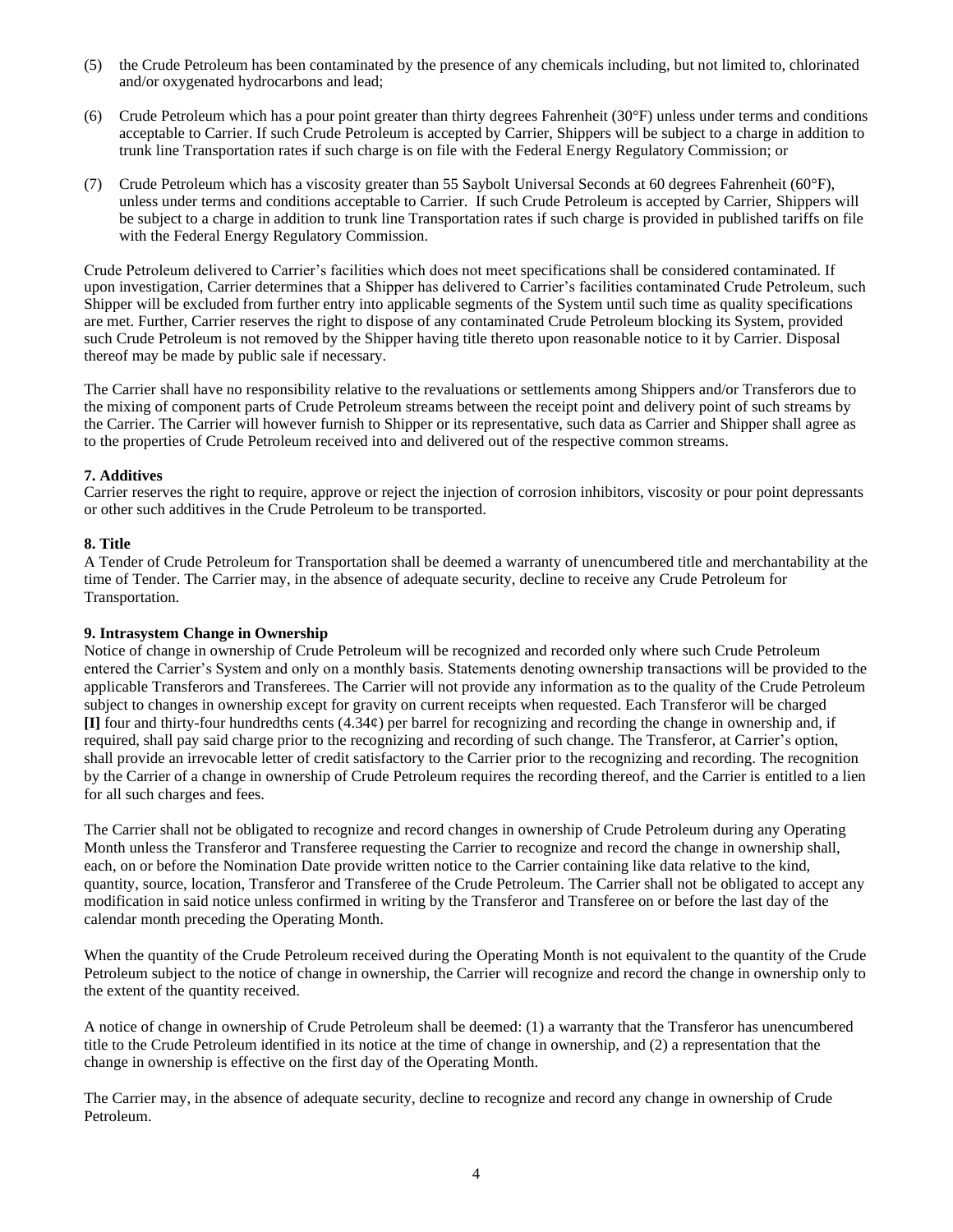#### **10. Time for Submitting Nominations**

The Carrier is under no obligation to accept a Tender of Crude Petroleum for shipment for any Operating Month unless the Shipper submits its Nomination to the Carrier on or before the Nomination Date.

#### **11. Apportionment when Nominations are in Excess of Facilities**

When there shall be nominated to Carrier for Transportation more Crude Petroleum than can be immediately transported, based on the capacity of the system or any line segment thereof, the following proration policy will apply:

#### **I. Definitions**

"Base Period" is the 24-calendar month period one month prior to the Calculation Month.

"Base Shipment Ratio" is the value determined by dividing the volume of Crude Petroleum moved for a Shipper through the pipeline during the Base Period by the total Crude Petroleum moved through the pipeline for all Shippers during the Base Period.

"Binding Nominations": For any month, if the Carrier determines the Nominations exceed the line segment's capacity, then the Carrier will notify each Shipper and provide each Shipper an opportunity to reduce its Nomination, which shall be considered a Binding Nomination. If a Shipper does not submit a reduced Nomination then its initial Nomination shall be considered its Binding Nomination.

"Calculation Month" is the calendar month immediately preceding the Proration Month, during which allocations for the Proration Month will be determined.

"Factored Binding Nominated Volumes" are each Shipper's Binding Nominated Volumes recalculated in terms of an "equivalent light" barrel. "Heavy" barrels will be equated to a "light barrel" equivalent by application of factors as solely determined by Carrier.

"Factored Nominated Volumes" are each Shipper's nominated volumes recalculated in terms of an "equivalent light" barrel. "Heavy" barrels will be equated to a "light" barrel equivalent by application of factors as solely determined by the Carrier.

"Proration Month" is the calendar month for which capacity is being allocated.

A "Regular Shipper" is any Shipper having a record of movements, in the line segment being prorated, during the Base Period.

A "New Shipper" is any Shipper who is not a Regular Shipper.

#### **II. Proration Procedures**

When Factored Binding Nominated Volumes for any month exceed the capacity in any line segment of the Carrier's systems, such capacity shall be allocated among Shippers by the following procedure:

- (1) The capacity allocated to each Shipper will be determined by multiplying each Shipper's Base Shipment Ratio times the capacity of the line segment being prorated during the Proration Month.
- (2) If the results of the calculation in Item 11 II (1) for a Shipper is less than 10,000 barrels, then Shipper's allotted capacity will be increased to 10,000 barrels for the Proration Month.
- (3) If the results of the calculation in Item 11 II (1) for a Shipper is greater than that Shipper's Factored Binding Nomination on that line segment, then that Shipper's allotted capacity will be reduced to equal its Factored Binding Nomination on that line segment. The remaining capacity shall be allocated among Shippers in proportion to their Base Shipment Ratio.
- (4) New Shippers will be included in the allocation of the pipeline capacity. Since New Shippers will have a Base Shipment Ratio of zero, such New Shippers will receive the minimum capacity allocation of 10,000 barrels during the Proration Month.
- (5) If a Shipper Tenders a volume greater or equal to ninety-five percent (95%) of its Binding Nomination, then such Shipper shall be invoiced based on its delivered volumes. If a Shipper Tenders less than ninety-five percent (95%) of its Binding Nomination then Shipper shall be invoiced for its delivered volumes for that month, plus the product of the applicable tariff and volume equal to the difference between the actual volume Tendered and a volume equal to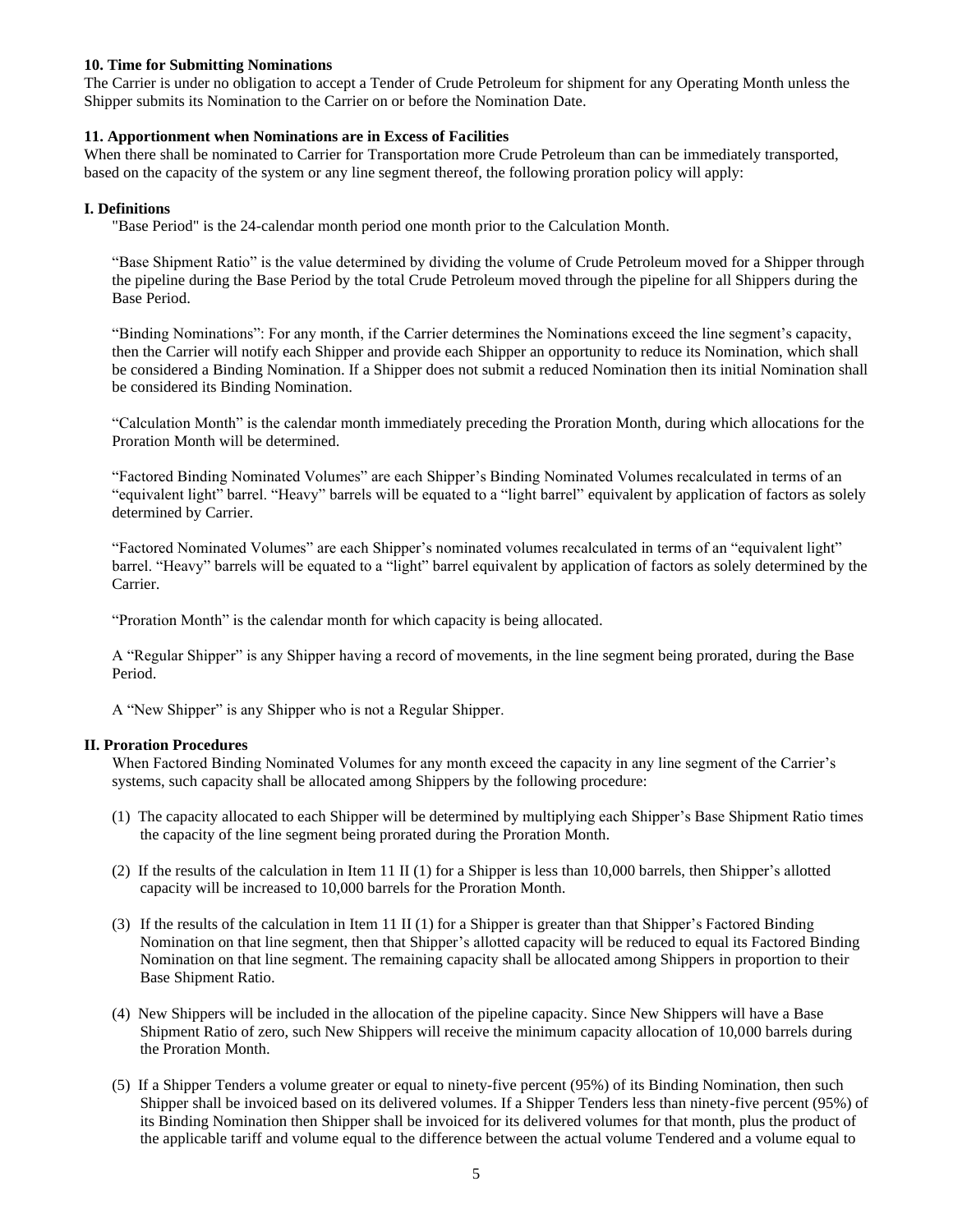ninety-five percent (95%) of the Shipper's Binding Nomination or Shipper's prorated Binding Nomination, as adjusted by further prorating or operational factors.

#### **IV. General**

In no event will any portion of an allocation granted to a New Shipper be used in such manner that it will increase the allocation of another Shipper beyond what he is entitled to under this Proration Policy. Carrier may require a Shipper to give the final refinery destination of the Crude Petroleum being Nominated and may reject the Nomination of a potential New Shipper to a refinery destination for which a Regular Shipper is already making a Nomination if, in the sole judgment of the Carrier, the purpose of the New Shipper's Nomination is to circumvent the requirements of this Proration Policy. Carrier may also require written assurances from responsible officials of Shippers regarding use of allocated capacity stating that these Proration Policy requirements have not been violated. In the event any New Shipper shall, by any device, scheme or arrangement whatsoever, make available to another Shipper or in the event any Shipper shall receive and use any capacity from a New Shipper through violation of this requirement, the allocated capacity for both Shippers will be reduced to the extent of the excess capacity so made available or used in the shipping cycles next following discovery of the violation which are under proration.

When nominations submitted by Shippers to Carrier on or before the Nomination Date do not exceed the capacity of the system or any line segment thereof, additional Nominations may be accepted by the Carrier to fill capacity. These additional Nominations will be accepted only if they do not impair the movement of Crude Petroleum Nominated on or before the Nomination Date.

#### **12. Minimum Tender-Minimum Delivery**

Tenders for the Transportation of Crude Petroleum for which the Carrier has facilities will be accepted into the System under this tariff in quantities of not less than ten thousand (10,000) Barrels aggregate from one or more Shippers as operations permit and, provided such Crude Petroleum is of similar quality and characteristics as is being transported from receipt point to destination point. The Carrier is not obligated to transport Crude Petroleum until it has received for the account of one or more Shippers, for delivery to a single destination in a common batch, a quantity aggregating not less than twenty-five thousand (25,000) Barrels of the same quality of Crude Petroleum within a two-month period or of different qualities to be commingled, provided that the Shippers and Carrier agree to said commingling.

#### **13. Inventory Requirements**

Carrier will require each Shipper to supply a pro rata share of Crude Petroleum necessary for pipeline fill and efficient operation of the Carrier's pipeline system prior to delivery. Crude Petroleum provided by Shipper for this purpose may be withdrawn from Carrier's system in an Operating Month only after shipments have ceased and if written notice to discontinue shipments in Carrier's system is received on or before the Nomination Date.

#### **14. Measuring, Testing and Deductions**

All Crude Petroleum accepted by Carrier for Transportation shall be gauged or metered and tested by a representative of the Carrier prior to its receipt and upon delivery. The Shipper shall have the privilege of being present or represented at the gauging or metering or testing. If tank tables are used, quantities will be computed from regularly compiled tank tables showing one hundred percent (100%) of the full capacity of the tanks.

Whenever there is substantial evidence of meter malfunctions in a custody transfer measurement, the parties involved in the custody transfer shall negotiate an appropriate adjustment on the basis of the most reliable and accurate information available.

Quantities for receiving, delivering, assessing charges and all other purposes will be corrected to a temperature of sixty degrees Fahrenheit (60°F). Deductions will be made for the full percent of basic sediment, water and other impurities shown by tests made by Carrier at time of receipt and upon delivery.

Carrier shall account to each Shipper for one hundred percent (100%) of Crude Petroleum received for its account. Other Carriers participating in tariffs which make specific reference to this tariff may make adjustments for shortages in their pipeline systems. The authority and amount of any adjustment may be found in the rules and regulations of the participating Carriers.

#### **15. Acceptance of Delivery**

On 24 hours' notice to Shipper, Carrier may begin delivery of a shipment to Shipper at its current rate of pumping. If all of such shipment cannot be received by Shipper, a demurrage charge of  $[U]$  one cent  $(i\ell)$  per barrel per 24 hours shall accrue, from the time said notice expires, on that part of such shipment which is not received by Shipper.

If a Shipper is not able to receive Crude Petroleum from Carrier at the time when Carrier has scheduled a delivery, and if Carrier has no means of withholding delivery of such Crude Petroleum, then Carrier shall have the right to clear its line and sell such Crude Petroleum and apply the proceeds thereof to accrued Transportation charges and all other lawful charges and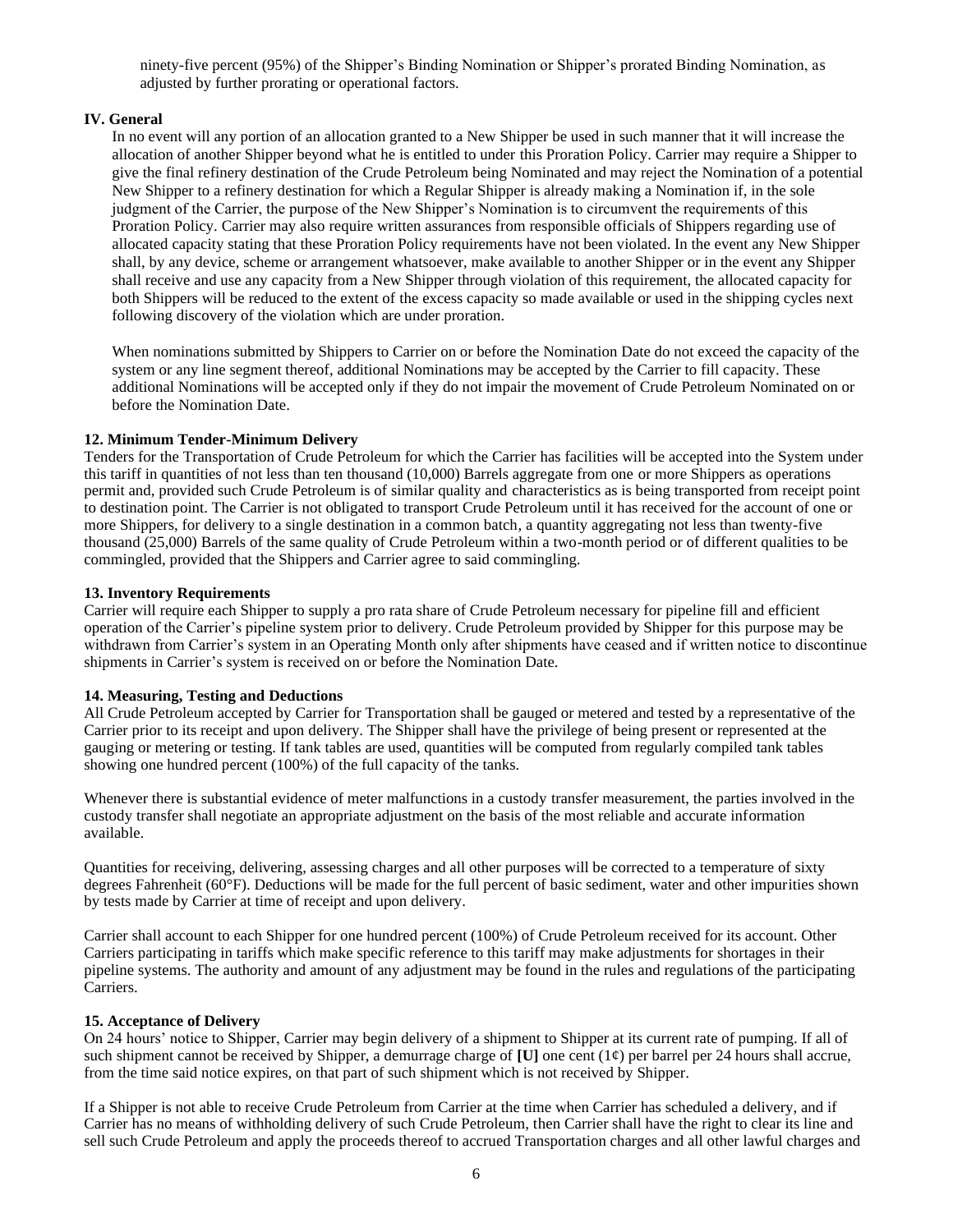fees which shall be due as if delivery of such Crude Petroleum had been made at the rate specified in the applicable tariff; and to hold the balance of such proceeds for whomsoever may be entitled thereto.

#### **16. Common Stream Petroleum-Connecting Carriers**

When both receipts from and/or deliveries to a connecting carrier of substantially the same grade of Crude Petroleum are scheduled at the same interconnection, Carrier reserves the right to offset like volumes of such common stream Crude Petroleum in order to avoid the unnecessary use of energy which would be required by physically pumping the offsetting volumes.

#### **17. Destination**

All Crude Petroleum in Carrier's system shall at all times have a destination. Change in destination may be made if requested in writing by the Shipper prior to delivery at original destination point, subject to the rate, rules and regulations applicable from point of origin to point of final destination, provided that no out-of-line backhaul movement will be made.

#### **18. Rate Applicable**

Crude Petroleum transported shall be subject to the rates, and governed by the rules and regulations in effect on date such Crude Petroleum is received by the Carrier.

#### **19. Applicable Rates From Intermediate Points**

Crude Petroleum accepted for Transportation from/to any point on the Carrier's lines not named in the tariff, will be deemed as having been received/delivered at the next more distant point named in the tariff for purpose of determining the rate to be charged.

#### **20. Charge for Spill Compensation**

In addition to the Transportation charges and all other charges accruing on Crude Petroleum accepted for Transportation, per barrel charge will be assessed and collected in the amount of any tax, fee, or other charge levied against the Carrier in connection with such commodity, pursuant to any Federal, State or local act or regulation which levies a tax, fee, or other charge, on the receipt, delivery, transfer or Transportation of such commodities within their jurisdiction for the purpose of creating a fund for the prevention, containment, clean up and/or removal of spills and/or the reimbursement of persons sustaining loss therefrom. If a charge is to be established, it will be filed in a F.E.R.C. regulated tariff.

#### **21. Payment of Charges**

The Shipper or Transferor shall be obligated to pay Carrier all charges and fees upon Carrier's performance of the designated service(s). Payment of such charges and fees shall be made in accordance with invoice terms and these rules and regulations. The Carrier may, at its option, require the Shipper or Transferor to pay all such charges and fees in advance or to provide an irrevocable letter of credit satisfactory to the Carrier.

Carrier is entitled to a lien for all unpaid accrued charges and fees. Such lien attaches to any Crude Petroleum retained by Carrier for the Shipper's or Transferor's account. Carrier may, at its option, refuse to: (1) deliver to the Shipper, or (2) recognize and record any change in ownership of Crude Petroleum for the account of a Transferor until all charges or fees owed to Carrier have been paid in full by such party.

If any charge remains unpaid after the payment due date, then such amount due shall bear interest calculated at an annual rate equivalent to 125% of the base lending rate of interest charged by the Citibank N.A. of New York, New York, for loans made to substantial and responsible commercial borrowers from the payment due date of the invoice to the date payment is received by the Carrier.

If any such charges or fees remain unpaid for thirty (30) calendar days after the payment due date, the Carrier shall have the right, either directly or through an agent, to sell any of the Shipper's or Transferor's Crude Petroleum within the custody of the Carrier. From the proceeds of this sale, Carrier will deduct all Transportation charges, change in ownership charges, other lawful charges and fees and interest due to Carrier, including expenses incident to said sale, and the balance of the remaining proceeds, if any, shall be held by Carrier for whomsoever may be lawfully entitled thereto. If proceeds from such sale are not sufficient, Shipper or Transferor will remain liable for any deficiency including the above interest charges.

#### **22. Liability of Carrier**

Carrier, while in possession of any Crude Petroleum will not be liable for any loss thereof, damage thereto, or delay caused by the act of God, the public enemy, quarantine, the authority of law, strikes, riots or the act or default of the Shipper, or from any other cause not due to the negligence of Carrier. In the event there is any loss of Crude Petroleum other than through the negligence of the Carrier, the Shipper(s) whose Crude Petroleum has been Tendered to the Carrier and scheduled for Transportation over that segment of the System in which the loss occurs shall bear such loss in the same proportion that the amount of its Tendered Crude Petroleum scheduled for Transportation over such segment at the time of the loss bears to the total amount of Crude Petroleum then Tendered and scheduled for Transportation over such segment. Such Shipper(s) shall be entitled to receive only such remaining portion of its Tender as is left after deducting its due portion of the loss.